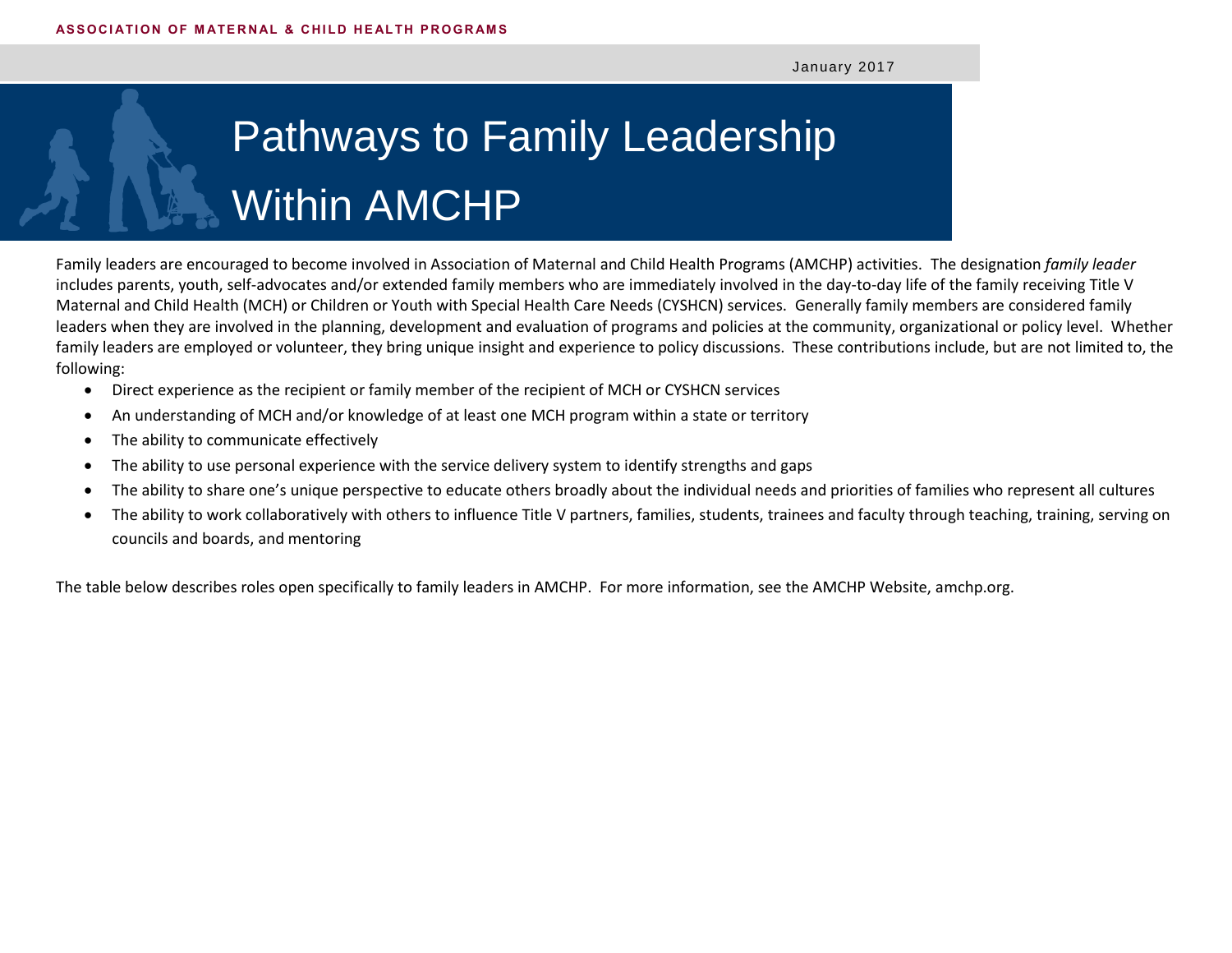| <b>Family Leader Title</b>  | <b>Eligibility Criteria</b>                                                                                                                                                                                                                                                                                                                                                                                                                                           | <b>Selection Process</b> | <b>Timeline</b>                                                                                                                                             | <b>Duties</b>                                                                                                                                                                                                                                                                                                                                                                                                                                                                                                                                                      |
|-----------------------------|-----------------------------------------------------------------------------------------------------------------------------------------------------------------------------------------------------------------------------------------------------------------------------------------------------------------------------------------------------------------------------------------------------------------------------------------------------------------------|--------------------------|-------------------------------------------------------------------------------------------------------------------------------------------------------------|--------------------------------------------------------------------------------------------------------------------------------------------------------------------------------------------------------------------------------------------------------------------------------------------------------------------------------------------------------------------------------------------------------------------------------------------------------------------------------------------------------------------------------------------------------------------|
|                             |                                                                                                                                                                                                                                                                                                                                                                                                                                                                       |                          |                                                                                                                                                             |                                                                                                                                                                                                                                                                                                                                                                                                                                                                                                                                                                    |
| <b>Family Delegate (FD)</b> | Knowledge of MCH<br>$\bullet$<br>and the systems of<br>supports for families<br>Connected to other<br>$\bullet$<br>families in<br>state/territory and<br>able to speak on<br>behalf of many<br>families<br>Recognized as a family<br>$\bullet$<br>leader in<br>state/territory (i.e.,<br>has demonstrated<br>track record of taking<br>lead in representing<br>families in<br>state/territory through<br>training, policy, parent<br>support or work with<br>Title V) | Designated by Title V    | No specific time to be<br>$\bullet$<br>designated for this<br>role<br>No specific term<br>$\bullet$<br>length (left to<br>discretion of<br>state/territory) | Participate in<br>$\bullet$<br>state/territory<br>delegation to AMCHP<br>conference, lending<br>family perspective to<br>delegation<br>Vote in AMCHP<br>$\bullet$<br>elections (FD has 1 in 5<br>votes allocated to<br>each state/territory)<br>Establish linkages with<br>$\bullet$<br>families in<br>state/territory to relay<br>relevant AMCHP<br>information<br>Represent family<br>$\bullet$<br>perspective<br>See AMCHP fact sheet,<br>$\bullet$<br>"AMCHP Family<br>Delegate<br>Fundamentals," for<br>more information.<br>Fact sheet is available<br>here. |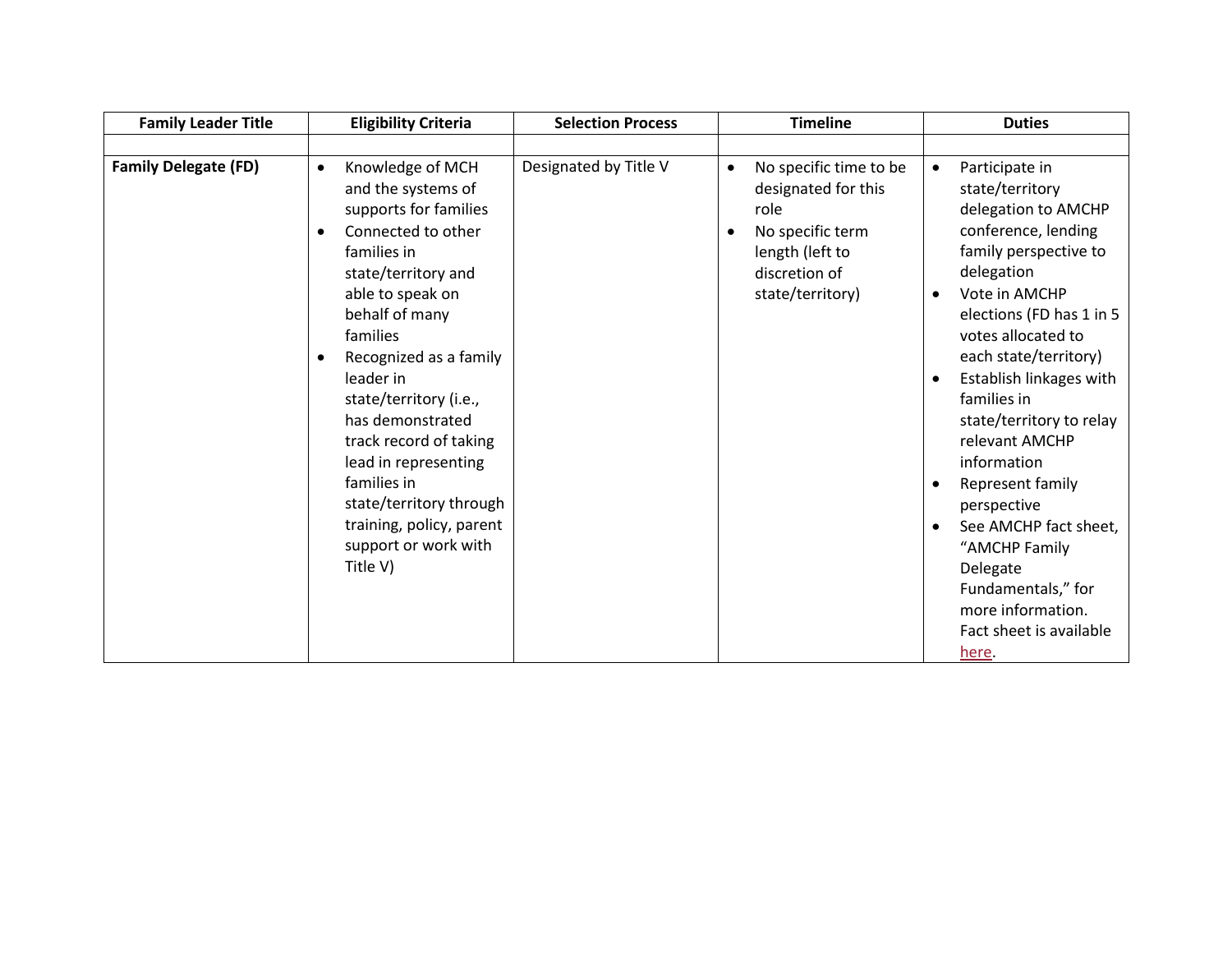| <b>Family Leader Title</b>                                               | <b>Eligibility Criteria</b>                                                                                                                                                                                                                                                                                                                                                                                                                                                                                                                                                                                                                           | <b>Selection Process</b>                                                                                                                                             | <b>Timeline</b>                                                                                                                                                                                                                                                       | <b>Duties</b>                                                                                                                                                                                                                                                                                                                                                                            |
|--------------------------------------------------------------------------|-------------------------------------------------------------------------------------------------------------------------------------------------------------------------------------------------------------------------------------------------------------------------------------------------------------------------------------------------------------------------------------------------------------------------------------------------------------------------------------------------------------------------------------------------------------------------------------------------------------------------------------------------------|----------------------------------------------------------------------------------------------------------------------------------------------------------------------|-----------------------------------------------------------------------------------------------------------------------------------------------------------------------------------------------------------------------------------------------------------------------|------------------------------------------------------------------------------------------------------------------------------------------------------------------------------------------------------------------------------------------------------------------------------------------------------------------------------------------------------------------------------------------|
|                                                                          |                                                                                                                                                                                                                                                                                                                                                                                                                                                                                                                                                                                                                                                       |                                                                                                                                                                      |                                                                                                                                                                                                                                                                       |                                                                                                                                                                                                                                                                                                                                                                                          |
| <b>Family Representative to</b><br><b>AMCHP Board (two</b><br>positions) | AMCHP member<br>$\bullet$<br>Active participation<br>$\bullet$<br>within AMCHP as a<br>Family Delegate,<br>family participant in<br><b>AMCHP Leadership</b><br>Lab, and/or member<br>of AMCHP committee<br>Ability to view<br>$\bullet$<br><b>AMCHP's Strategic</b><br>Plan through family<br>perspective<br>Knowledgeable about<br>$\bullet$<br>state and/or national<br>MCH issues related to<br>the MCH population<br>Ability to provide<br>$\bullet$<br>experiential<br>knowledge regarding<br>the system of the care<br>for MCH populations<br>Familiar with national<br>$\bullet$<br>health policy<br>discussions and the<br>impact on families | Nominate self or be<br>$\bullet$<br>nominated<br>Nominees stand for<br>$\bullet$<br>election<br>Nomination is<br>$\bullet$<br>supported by state<br>Title V director | Nominations open in<br>$\bullet$<br>June; elections by the<br>full AMCHP voting<br>membership are held<br>the following<br>December<br>Representatives serve<br>$\bullet$<br>for three years<br>beginning in March<br>and ending after the<br><b>AMCHP Conference</b> | <b>Regularly attend Board</b><br>$\bullet$<br>meetings and<br>conference calls,<br>sharing in the work of<br>the Board and bringing<br>the perspective of<br>families to the Board<br>Represent the voice of<br>$\bullet$<br>families in annual<br>meetings<br>Provide mentoring to<br>$\bullet$<br>emerging family<br>leaders to support a<br>growing national<br>family leader network |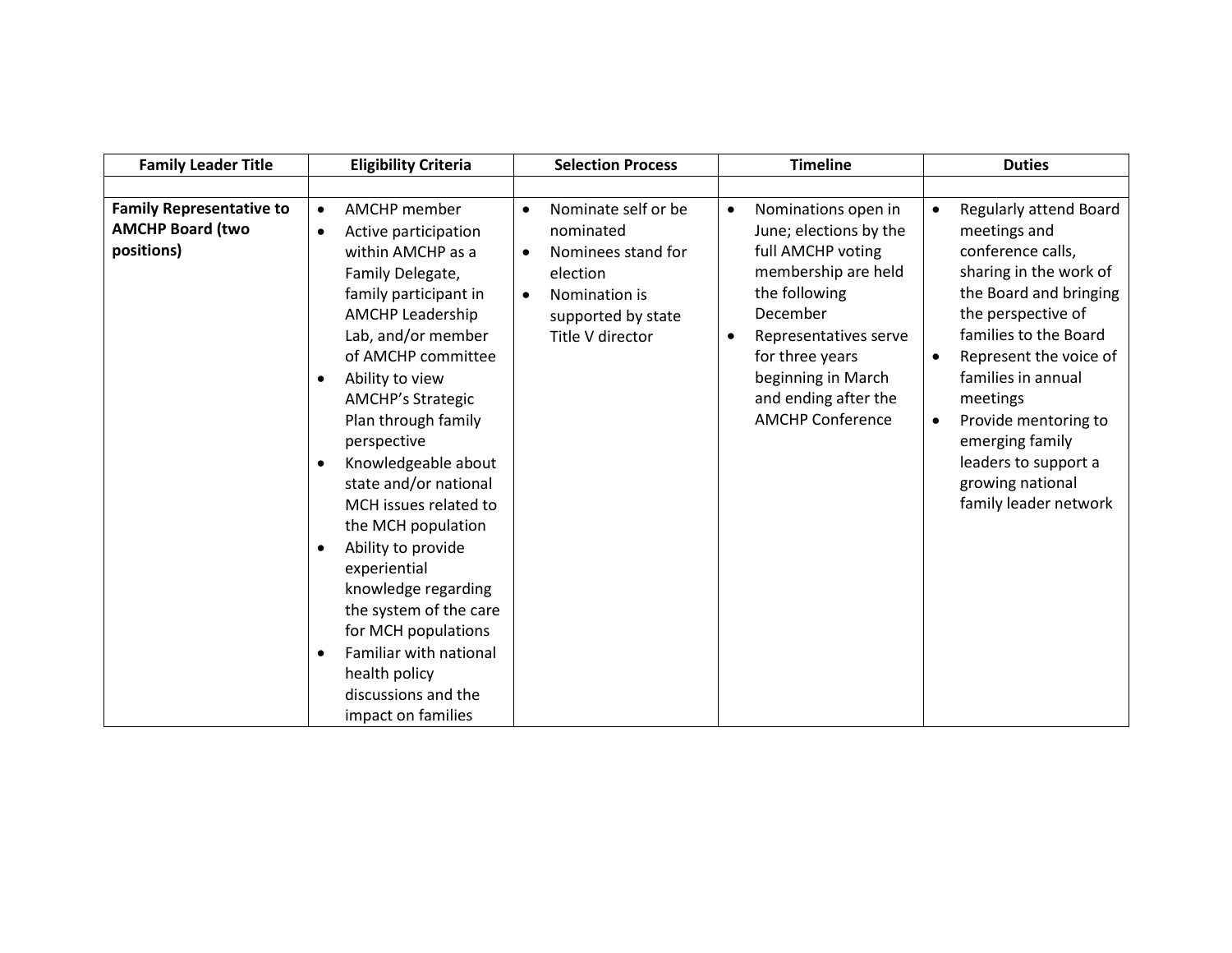| <b>Family Leader Title</b>     | <b>Eligibility Criteria</b>     | <b>Selection Process</b>         | <b>Timeline</b>                  | <b>Duties</b>                      |
|--------------------------------|---------------------------------|----------------------------------|----------------------------------|------------------------------------|
|                                |                                 |                                  |                                  |                                    |
| <b>Family Leader</b>           | AMCHP member<br>$\bullet$       | Nominate self or be<br>$\bullet$ | Call for members<br>$\bullet$    | Be active participant<br>$\bullet$ |
| <b>Representative on these</b> | Ability to connect<br>$\bullet$ | nominated                        | remains open year-               | by regularly attending             |
| <b>AMCHP committee:</b>        | broader goals of MCH            | Selection made by<br>$\bullet$   | round                            | conference calls,                  |
| <b>Annual Conference</b>       | health areas                    | <b>AMCHP President,</b>          | Committee year runs<br>$\bullet$ | meetings; sharing in               |
| <b>Planning Committee</b>      | Preference given to             | President-Elect and              | from October through             | work of committee;                 |
| <b>Best Practices Review</b>   | active participation            | <b>CEO</b>                       | September                        | bringing perspective of            |
| Committee                      | within AMCHP as                 |                                  | Members may serve                | families to committee              |
| <b>Emerging Issues</b>         | Family Delegate,                |                                  | up to two one-year               |                                    |
| Committee                      | family participant in           |                                  | terms                            |                                    |
| Family and Youth               | Leadership Lab, and/or          |                                  |                                  |                                    |
| Leadership Committee           | previous experience             |                                  |                                  |                                    |
| Governance                     | on AMCHP committee              |                                  |                                  |                                    |
| Committee                      | Connected to and<br>$\bullet$   |                                  |                                  |                                    |
| Legislative and Health         | knowledgeable about             |                                  |                                  |                                    |
| Care Finance                   | Title V services in             |                                  |                                  |                                    |
| Committee                      | one's state                     |                                  |                                  |                                    |
| Workforce                      |                                 |                                  |                                  |                                    |
| Development                    |                                 |                                  |                                  |                                    |
| Committee                      |                                 |                                  |                                  |                                    |